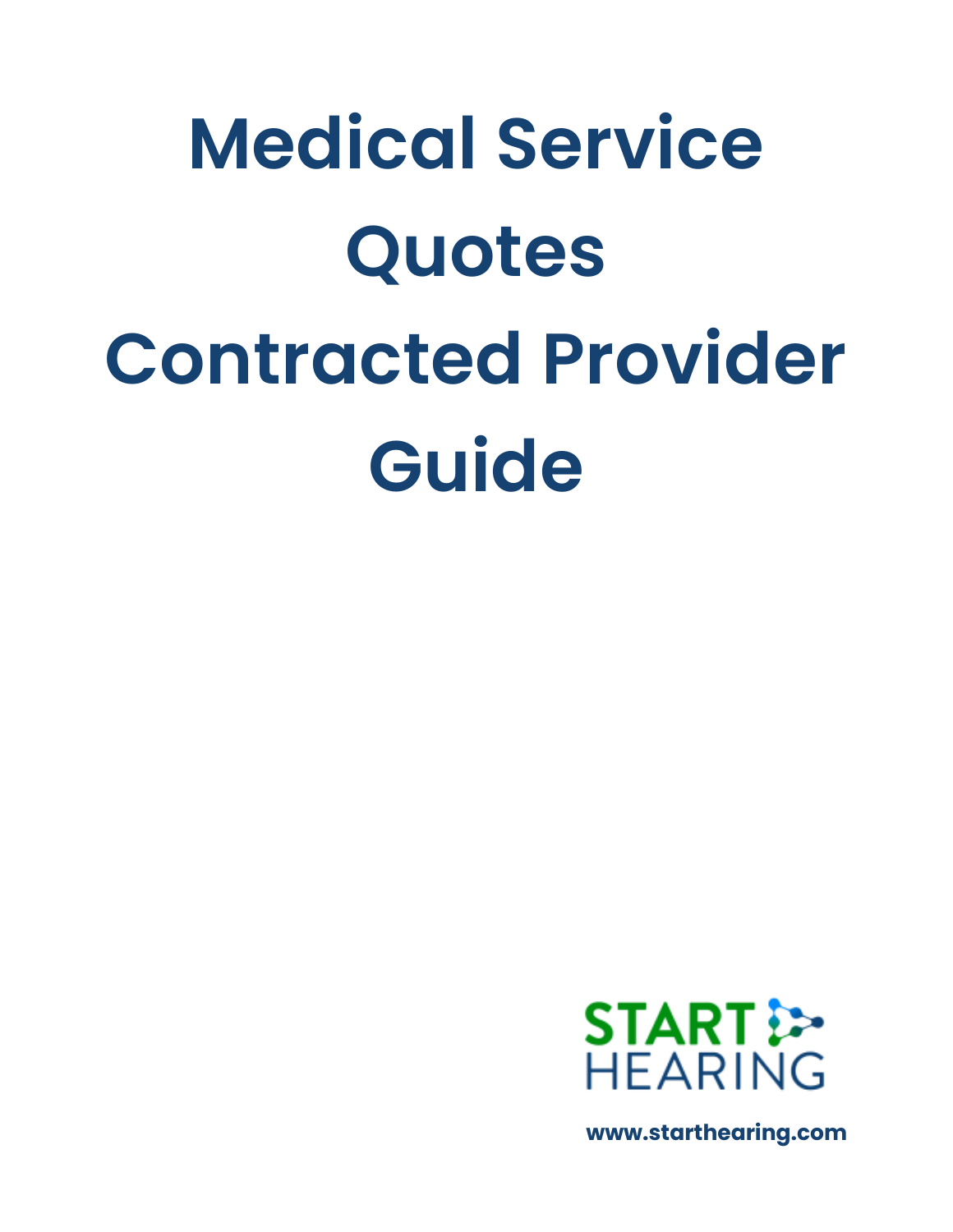

# **Table of Contents**

# **Start Hearing Contact Information**

Starkey - ATTN: Start Hearing 6700 Washington Ave S Eden Prairie, MN 55344-3405

WHEN SENDING CUSTOM ORDERS, PLEASE DO NOT EMAIL PAPERWORK UNLESS SCANS ON FILE ARE BEING USED. PLEASE SEND ALL REQUIRED PAPERWORK WITH THE IMPRESSIONS TO AVOID POSSIBLE **ORDER ERROR AND DELAY.**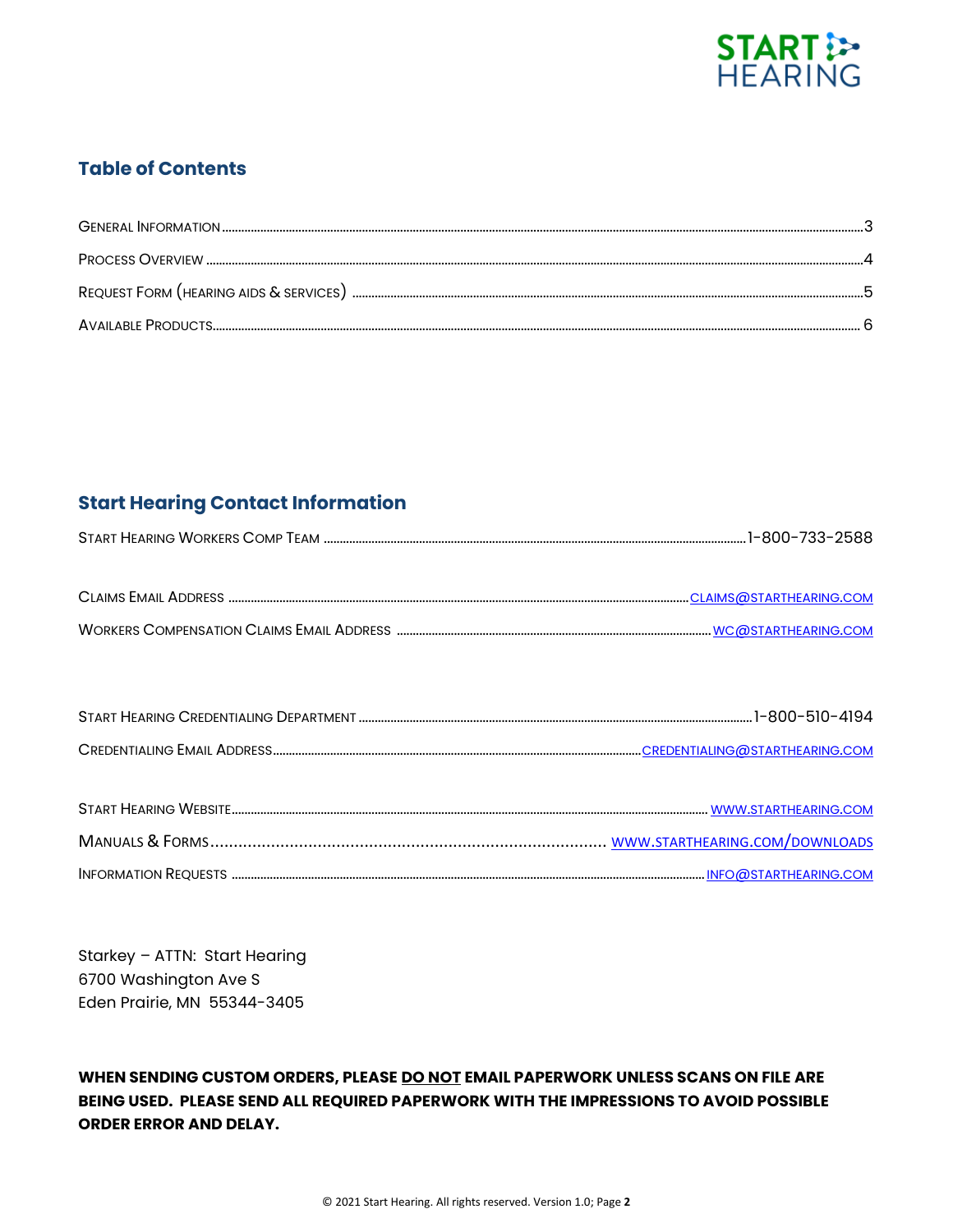

# **General Information**

- **Eligibility**
	- o Workers Compensation members are eligible when the contract indicates it is appropriate.
- **Member Portion**
	- o Members are not responsible for any fees on services or products approved by Workers Compensation carrier.
	- o Members are responsible for all fees related to non-approved products.
- **Loss & Damage**
	- o All hearing aids have a 3-year warranty.
	- o Can be used once per aid.
- **Batteries**
	- o One carton per aid will ship with the initial order.
	- $\circ$  Patient will receive instructions one year after fitting on how to order additional batteries.
- **Earmolds & Receivers**
	- o All products require a PO from the workers compensation carrier.
- **Replacement earmolds & receivers**
	- o Requires a PO from the workers compensation carrier.
	- o Billable once every 12 months for receivers.
	- o Billable once every 6 months for earmolds.
- **Exchanges**
	- o Must be approved by the workers compensation carrier.
	- o New PO and order will be sent to Starkey ATTN: Start Hearing.
- **Remakes**
	- o Covered under warranty for the first year.
- **Returns**
	- o Must be processed within the 60-day trial period.
	- $\circ$  Fitting fees are not returned if the patient was fit and has worn the hearing aids.
- **Repairs**
	- Requires a PO from workers compensation carrier.
	- o Repair form should include the PO and sent to Starkey ATTN: Start Hearing.
- **Services**
	- During the first year of warranty, hearing aid checks, programming, cleaning, and adjustments are not billable to the workers compensation carrier or the patient.
- **Accessories**
	- o Available if approved by the workers compensation contract.

# **\*All services and products require a PO from MSQ.**

# **\*All requests are now processed through Start Hearing directly.**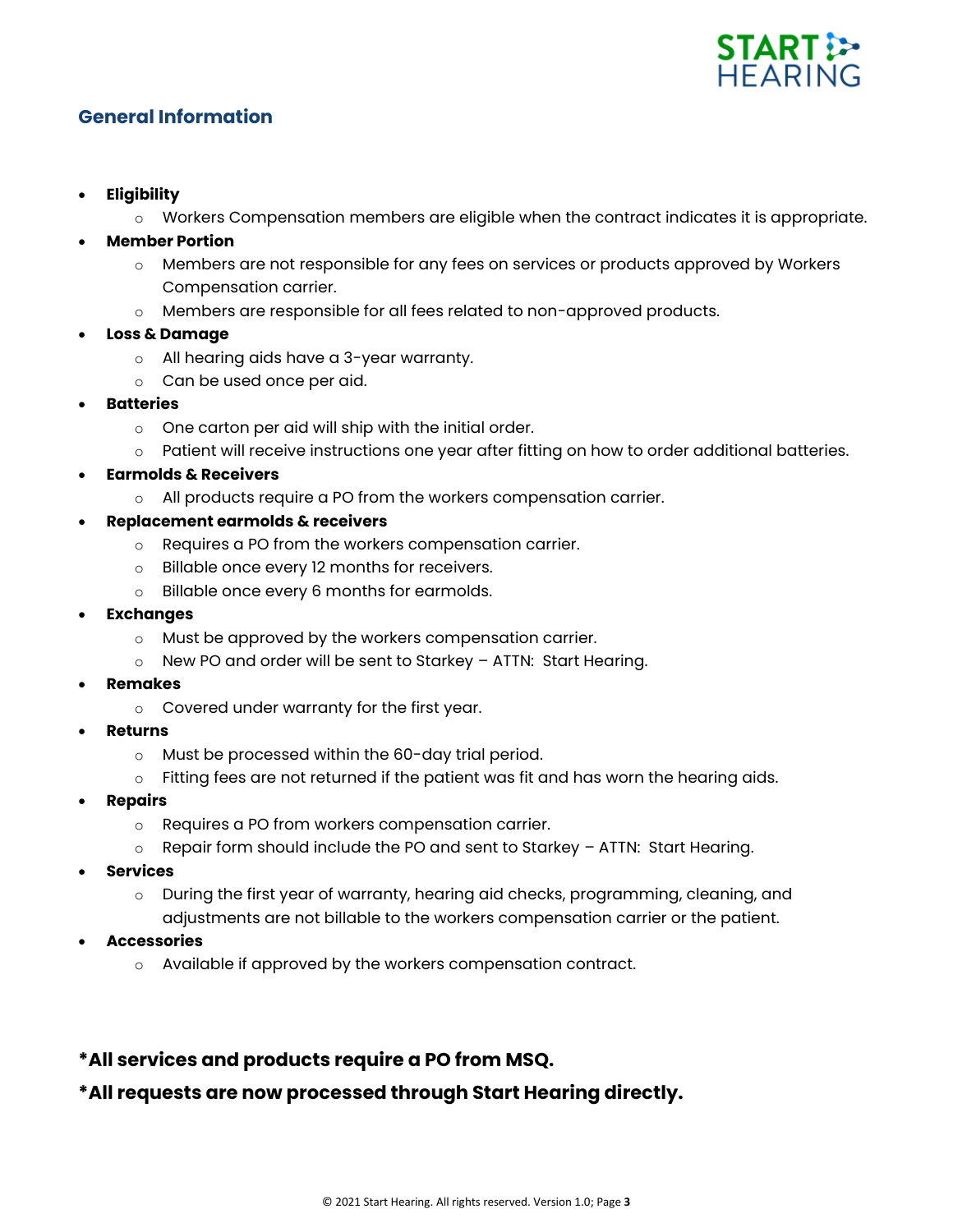

# **Process Overview**

- 1. Patient referrals will originate from Medical Service Quotes (MSQ) or provider.
- 2. Provider will perform hearing test.
- 3. Provider will send Hearing Aid Request Form (see page 5) and audiogram to Start Hearing at [wc@starthearing.com](mailto:wc@starthearing.com)
	- All requests must include the exact hearing aid(s), earmolds, receivers (standard or AP receiver), all accessory items being requested.
- 4. Start Hearing will verify all codes and products and forward to MSQ.
- 5. MSQ will verify benefits and approve product recommendation.
- 6. Upon approval, MSQ will send an approval PO to Start Hearing.
- 7. Start Hearing will reach out to provider to inform of approval and obtain full order.
- 8. Provider will send hearing aid order to Starkey ATTN: Start Hearing
	- Standard hearing aid orders can be emailed to [wc@starthearing.com](mailto:wc@starthearing.com)
- 9. Start Hearing will process the order and ship approved products to provider.
- 10. Provider will fit the patient and send Confirmation of Delivery form to: [claims@starthearing.com](mailto:claims@starthearing.com)

| Program                   | Low<br>(1200) | <b>Select</b><br>(1600) | <b>Advanced</b><br>(2000) | <b>Premium</b><br>(2400) |
|---------------------------|---------------|-------------------------|---------------------------|--------------------------|
| <b>Out of Pocket Fees</b> | \$0           | \$0                     | \$0                       | \$0                      |
| Warranty                  | 3 Year        | 3 Year                  | 3 Year                    | 3 Year                   |

# **Billable Services**

- **Repair – In or out of warranty**
	- o Billable with a QA from MSQ.
	- o QA will be requested thru Start Hearing

# • **Hearing Aid Check (V5011)**

- o Cannot be billed within the first year of the fitting date.
- o QA from MSQ is required.
- o QA will be requested thru Start Hearing

# • **Programming (V5013)**

- o Cannot be billed within the first year of the fitting date.
- o QA from MSQ is required.
- o QA will be requested thru Start Hearing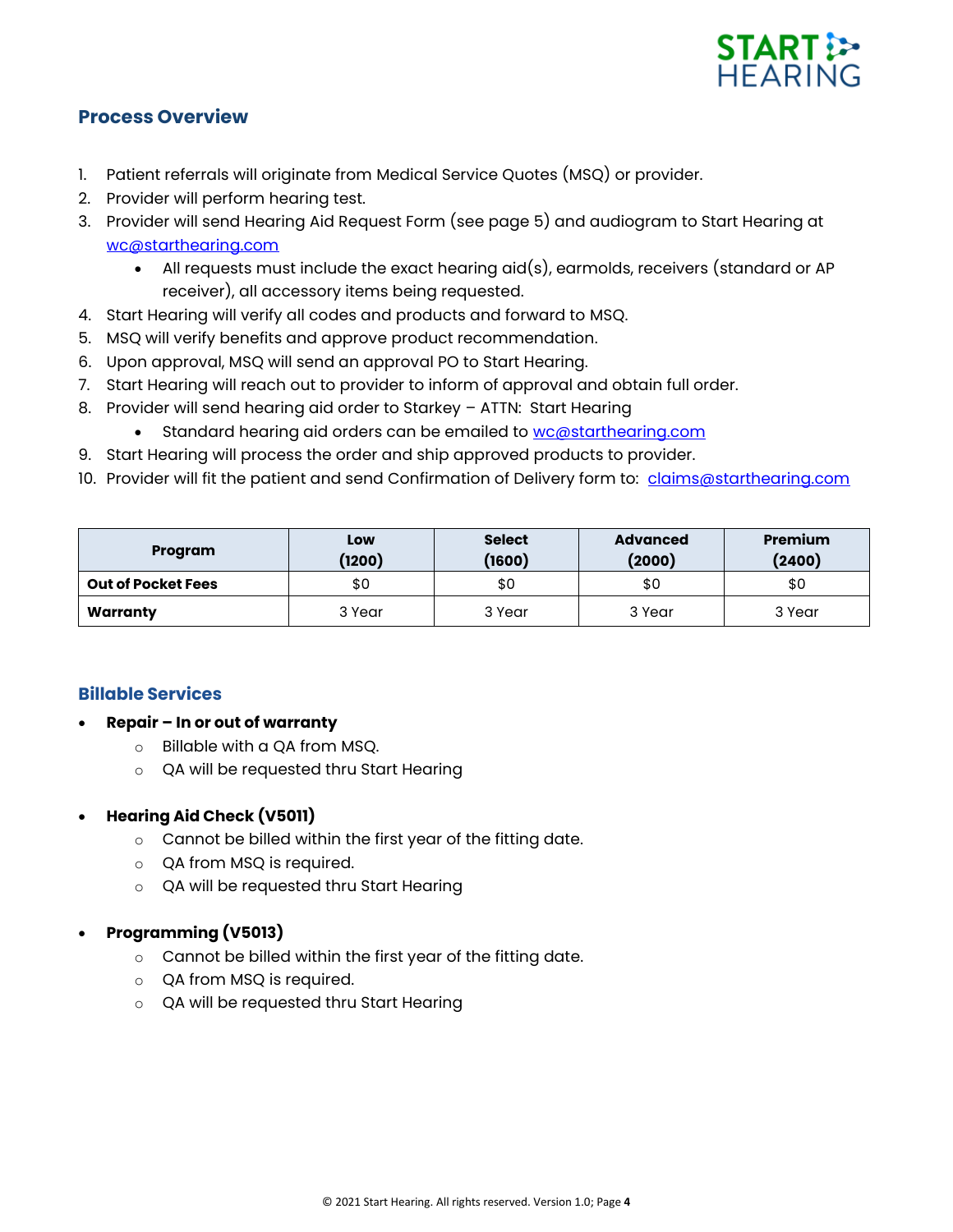

# **Workers Compensation Hearing Aid Request**

Please complete this form for new hearing aid requests and/or replacements. Do not proceed with fitting new hearing aids, or trial, until you have received written approval from Start Hearing.

### **Patient Information:**

| <b>First Name</b> | Claim Number (if known) |  |
|-------------------|-------------------------|--|
| Last Name         | Date of Injury          |  |
| <b>Address</b>    | <b>Phone Number</b>     |  |
| City, State, Zip  |                         |  |
| Date of Birth     | Diagnosis Code(s)       |  |

### **Office Information:**

| Office Name    |  | <b>Provider Name</b> |  |
|----------------|--|----------------------|--|
| <b>Address</b> |  | Phone                |  |
| City           |  |                      |  |
| State, ZIP     |  |                      |  |
| Contact email  |  |                      |  |

### **Hearing Aid Request:**

| <b>Right Ear</b> | Left Ear |  |
|------------------|----------|--|
| Justification    |          |  |

## **Description of Current Hearing Aid(s), if applicable:**

| <b>Side</b>           | <b>Manufacturer</b> | Model / Style | <b>Serial Number</b> | <b>Fitting Date</b> | <b>Age of Current Hearing Aid</b> |
|-----------------------|---------------------|---------------|----------------------|---------------------|-----------------------------------|
| Right                 |                     |               |                      |                     |                                   |
| Left                  |                     |               |                      |                     |                                   |
| <b>Repair History</b> |                     |               |                      |                     |                                   |

### **Other Request Type:**

|                                                                                                    | <b>Check Appropriate Box</b>                    |                                             |  |  |  |
|----------------------------------------------------------------------------------------------------|-------------------------------------------------|---------------------------------------------|--|--|--|
|                                                                                                    | Fitting / Orientation / Checking of Hearing Aid | Clean / Check Visit - Please Specify: RT LT |  |  |  |
| Programming Visit - Please Specify: RT LT<br>RIC Receiver, AP Receiver, Earmold - Qty: $1 \quad 2$ |                                                 |                                             |  |  |  |
|                                                                                                    | Repair / Repair Refit - Please Specify: RT LT   | Loss & Damage - Please specify: $RT$ LT     |  |  |  |
|                                                                                                    | <b>Wax Guards</b>                               | Batteries - Specify Size:                   |  |  |  |
|                                                                                                    | Accessory - Please Specify:                     |                                             |  |  |  |

### **For Work Comp Contract Use Only**

| ப | Approved |                           | Phone: |
|---|----------|---------------------------|--------|
|   | Denied   | Adjuster Name (Printed)   |        |
|   |          |                           | Date:  |
|   |          | Adjuster Name (Signature) |        |
|   |          |                           |        |

If denied, list reason: \_\_\_\_\_\_\_\_\_\_\_\_\_\_\_\_\_\_\_\_\_\_\_\_\_\_\_\_\_\_\_\_\_\_\_\_\_\_\_\_\_\_\_\_\_\_\_\_\_\_\_\_\_\_\_\_\_\_\_\_\_\_